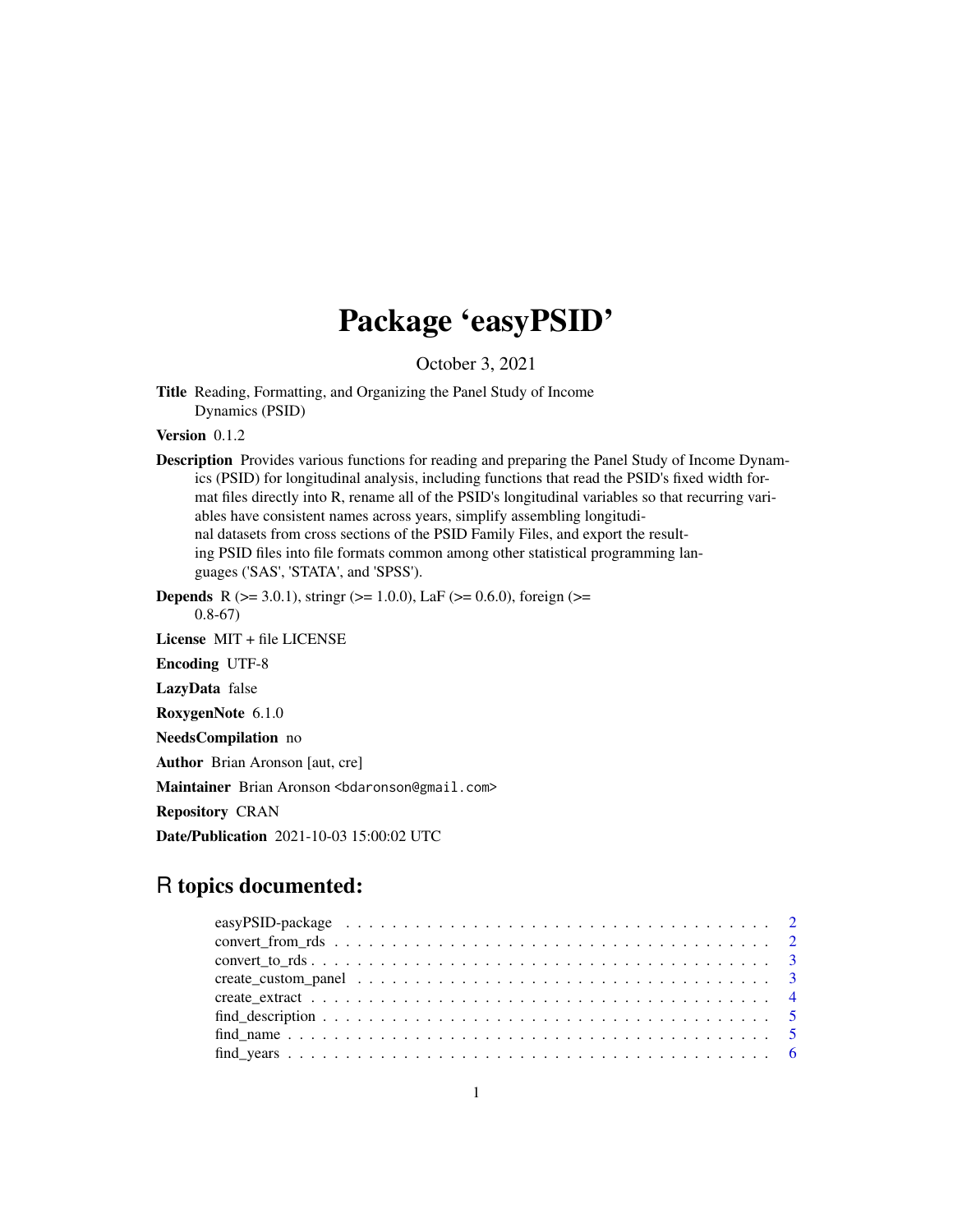<span id="page-1-0"></span>

| Index |  |  |  |  |  |  |  |  |  |  |  |  |  |  | $\bullet$ |
|-------|--|--|--|--|--|--|--|--|--|--|--|--|--|--|-----------|
|       |  |  |  |  |  |  |  |  |  |  |  |  |  |  |           |
|       |  |  |  |  |  |  |  |  |  |  |  |  |  |  |           |

easyPSID-package *easyPSID: Reading, Formatting, and Organizing the Panel Study of Income Dynamics (PSID)*

#### Description

Provides various functions for reading and preparing the Panel Study of Income Dynamics (PSID) for longitudinal analysis, including functions that read the PSID's fixed width format files directly into R, rename all of the PSID's longitudinal variables so that recurring variables have consistent names across years, simplify assembling longitudinal datasets from cross sections of the PSID Family Files, and export the resulting PSID files into file formats common among other statistical programming languages ('SAS', 'STATA', and 'SPSS').

#### Details

This package is designed for use with the PSID's packaged data Family Files, available at https://simba.isr.umich.edu/. See easyPSID's readme at https://github.com/BrianAronson/easyPSID/blob/master/README.md for a more detailed overview and guide for using this package.

#### Author(s)

Maintainer: Brian Aronson <br/>bdaronson@gmail.com>

convert\_from\_rds *Export PSID files to another statistical language*

#### Description

Exports all .rds files in the chosen directory into a common file format used by one of three other statistical programming languages (SPSS, SAS, and STATA). Unlike most alternatives, this function retains all variable labels provided by the PSID.

#### Usage

convert\_from\_rds(language, in\_direc, out\_direc)

#### Arguments

| language  | Language to export PSID rds files into (options include SPSS, SAS, and STATA)     |
|-----------|-----------------------------------------------------------------------------------|
| in direc  | Directory of PSID rds files to export. Note that large files can take a long time |
|           | to export.                                                                        |
| out direc | Directory for exported files to be placed                                         |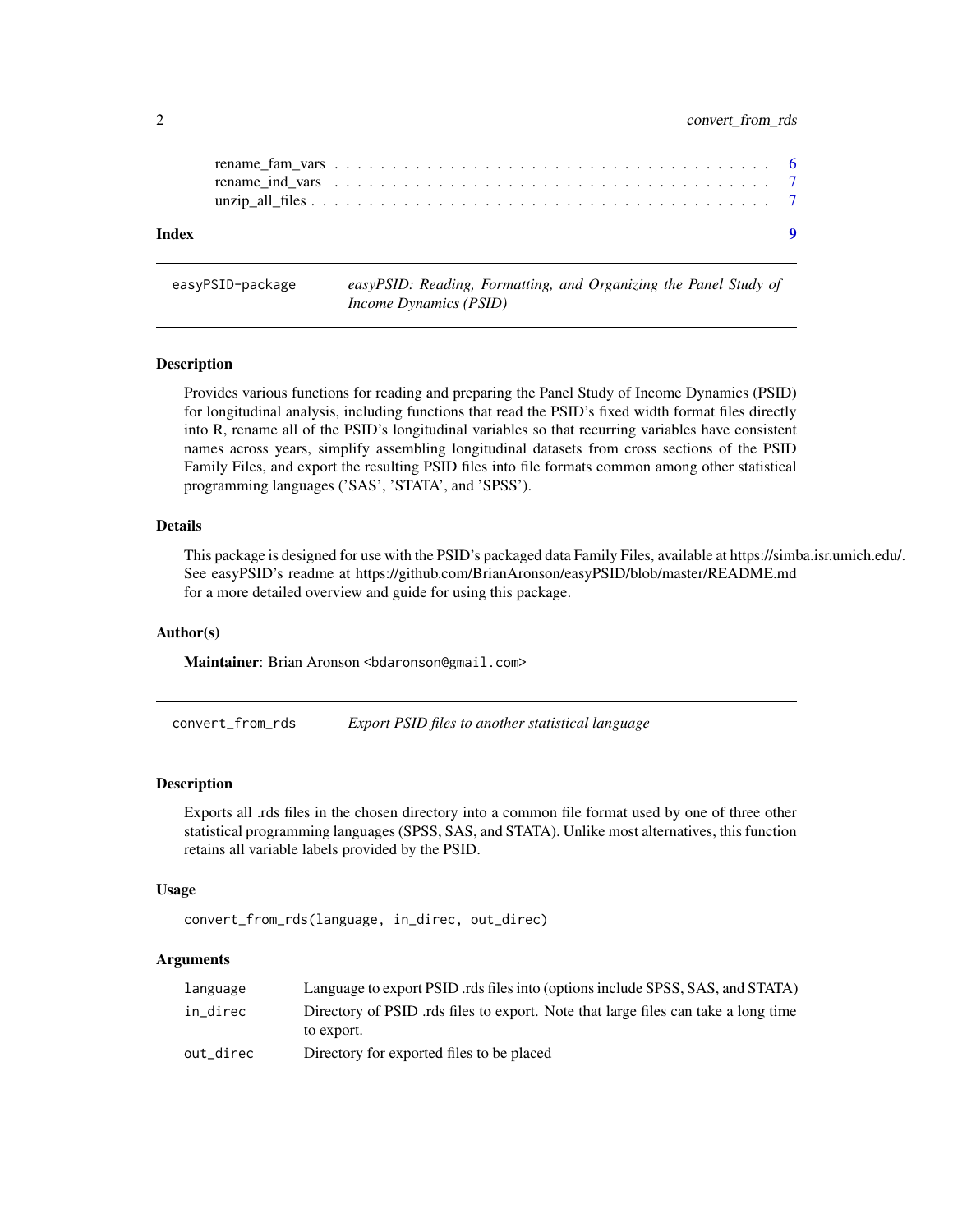<span id="page-2-0"></span>convert\_to\_rds 3

#### Examples

```
convert_from_rds(
    language="STATA",
    in_direc=system.file("extdata","rds_dir", package = "easyPSID"),
    out_direc=tempdir()
\mathcal{L}
```
convert\_to\_rds *Convert all PSID files from .txt format to .rds format*

#### Description

Converts all PSID fixed width format .txt files in a selected directory into .rds format. Importantly, this function assumes that all files contained in the original PSID .zip files (especially those ending in .do) are present in the same directory as the PSID .txt files, and that all files within that directory have the same names as when first unzipped.

#### Usage

convert\_to\_rds(in\_direc, out\_direc)

#### Arguments

| in_direc  | Directory containing unzipped PSID txt and .do files |
|-----------|------------------------------------------------------|
| out_direc | Directory to place PSID rds files into               |

#### Examples

```
convert_to_rds(
    in_direc=system.file("extdata","unzip_dir", package = "easyPSID"),
    out_direc=tempdir()
)
```
create\_custom\_panel *Create custom longitudinal (panel) dataset with PSID Family Files*

#### Description

Uses the longitudinal PSID Family Files to create a custom longitudinal dataset in long format based on all PSID .rds Family files in a selected directory.

This function can work with data that has been renamed via the rename\_fam\_vars function or data just converted to .rds format via the convert to rds function. It will creates NAs for years when a given variable was not available, and creates a new variable ("Year") to specify the panel of data included in the custom dataset. If a provided variable exists in other waves of the family files under a different name, all waves of that variable will be included in the resulting dataset.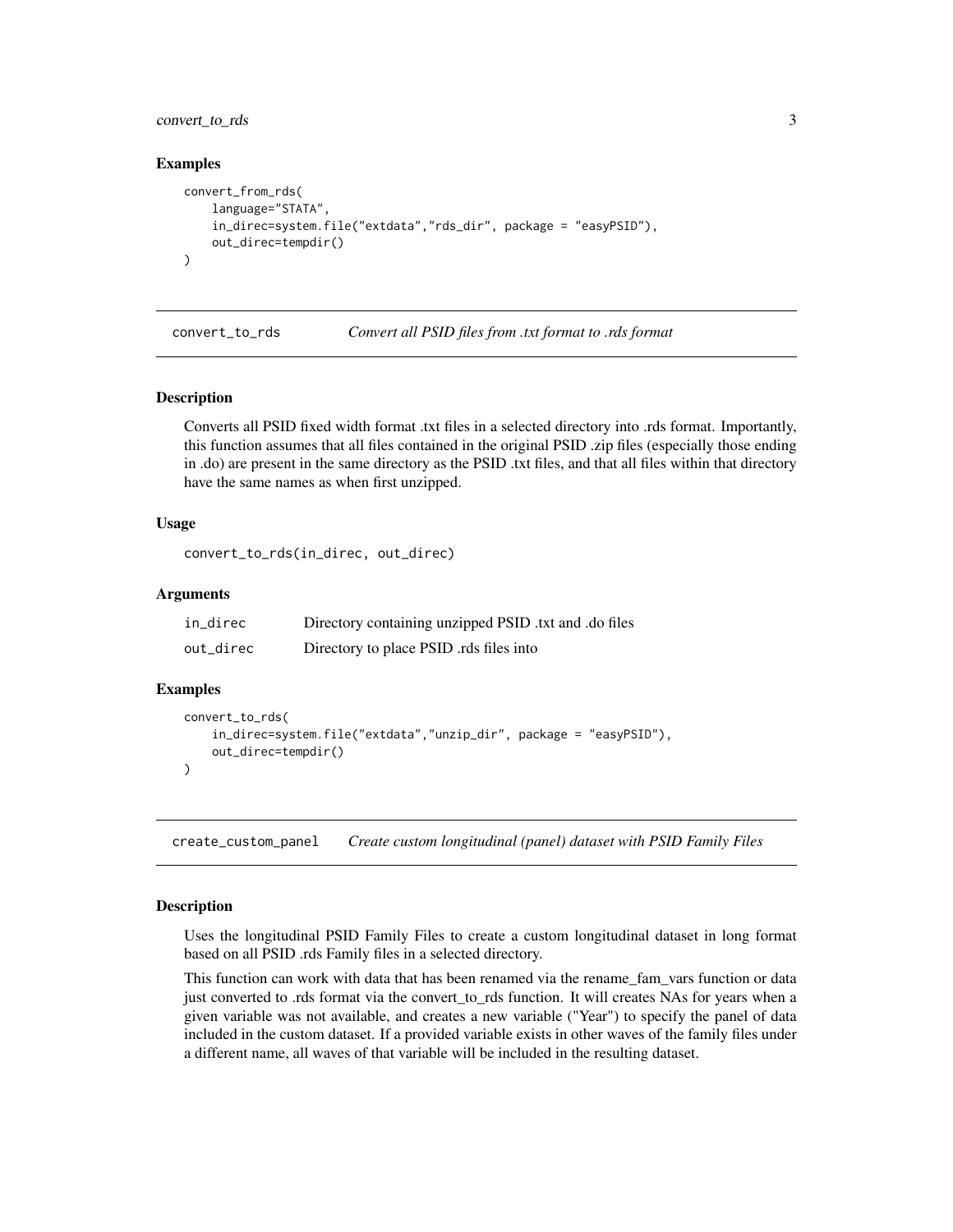To create a longitudinal family file of the PSID with all variables in the PSID Family Files, it is recommended that one uses the create\_extract function instead. However, such a file can be very large when using many waves of the PSID. Users with more than five waves of the PSID Family Files are highly recommended to avoid creating a longitudinal dataset with all unique Family File variables.

#### Usage

```
create_custom_panel(var_names, in_direc, out_direc)
```
#### Arguments

| var names | Variable names to include in custom longitudinal dataset (as vector of strings) |
|-----------|---------------------------------------------------------------------------------|
| in direc  | Directory of PSID rds to use for custom longitudinal dataset                    |
| out_direc | Directory to place resulting longitudinal dataset into                          |

#### Examples

```
create_custom_panel(
   var_names = c("V534", "V442", "V398"),
   in_direc=system.file("extdata","rds_dir", package = "easyPSID"),
   out_direc=tempdir()
\mathcal{L}
```

```
create_extract Create subset of common family file variables in long format
```
#### Description

Creates an extract dataset in long format consisting of the 500 most frequently reoccurring PSID Family Variables across all supplied waves of the PSID.

#### Usage

```
create_extract(in_direc, out_direc, num_vars = 500, all_years = F)
```
#### Arguments

| in_direc  | Directory containing waves of the Family Files in .rds format                                                                                                                                                                               |
|-----------|---------------------------------------------------------------------------------------------------------------------------------------------------------------------------------------------------------------------------------------------|
| out_direc | Directory to place export file into                                                                                                                                                                                                         |
| num_vars  | Number of variables to include in export dataset (default $=$ 500). High variable<br>counts with many waves of data require a significant amount of RAM, and may<br>cause this function to throw errors if a computer's RAM is insufficient |
| all_years | Select most common variables based on all years of the PSID rather than based<br>in the data actually supplied                                                                                                                              |

<span id="page-3-0"></span>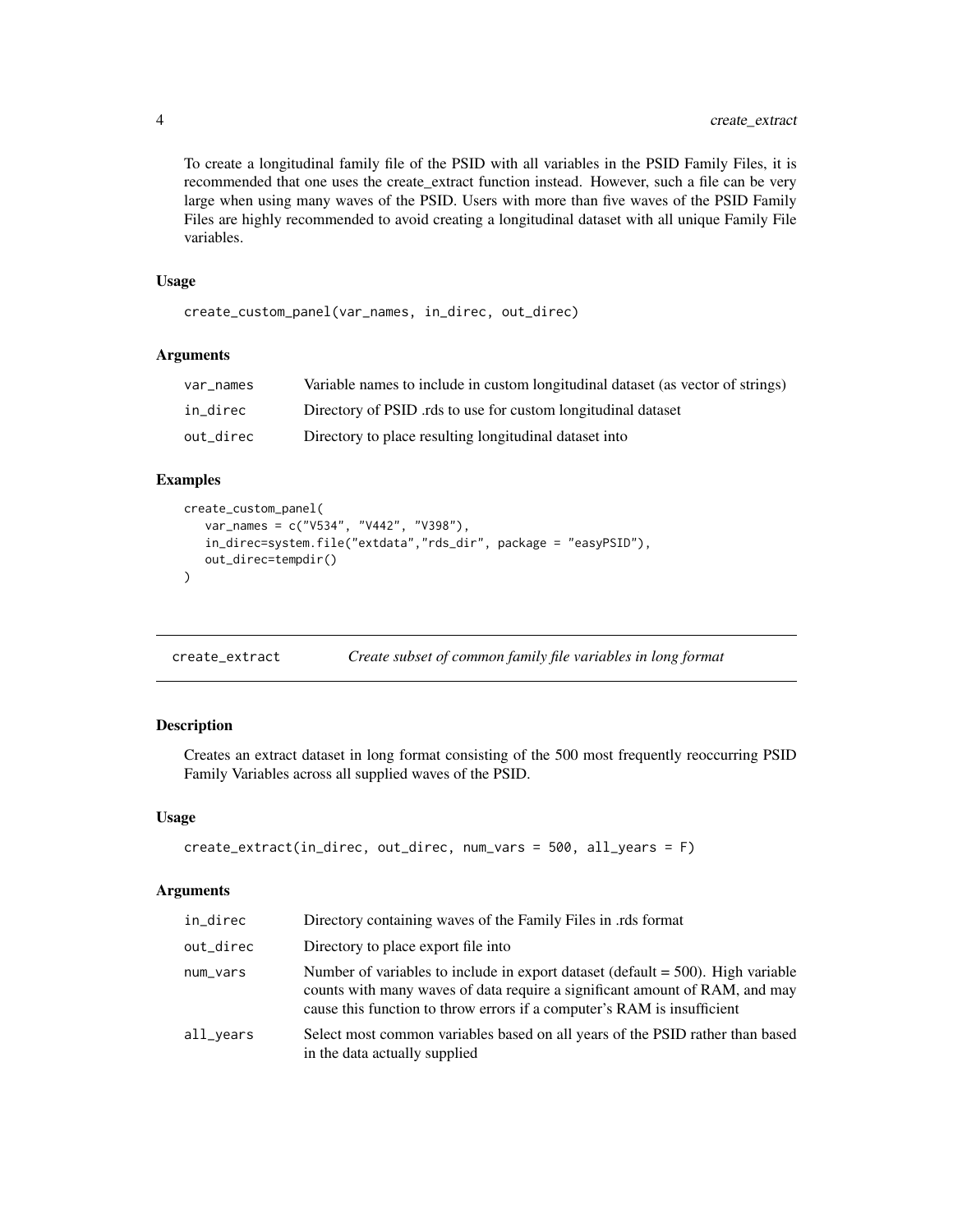#### <span id="page-4-0"></span>find\_description 5

#### Examples

```
create_extract(
    in_direc=system.file("extdata","rds_dir", package = "easyPSID"),
    out_direc=tempdir(),
    num_vars=25,
\mathcal{L}
```
find\_description *Find description of PSID variable*

#### Description

Finds the descriptions of selected PSID variables.

#### Usage

```
find_description(variables)
```
#### Arguments

variables Variable names to look up (as individual string or vector of strings)

#### Examples

find\_description(variables=c("V2","V30"))

find\_name *Lookup new longitudinal variables names*

#### Description

Finds the new name of any longitudinal variable in the PSID Family Files or Individual files following implementation of the rename\_fam\_vars and rename\_ind\_vars functions.

#### Usage

```
find_name(variable, var_year = TRUE)
```
#### Arguments

| variable | Variable to look up                                                             |
|----------|---------------------------------------------------------------------------------|
| var_year | Report year when renamed variable first entered the PSID dataset (default=TRUE) |

#### Examples

find\_name(variable="V1244",var\_year=FALSE)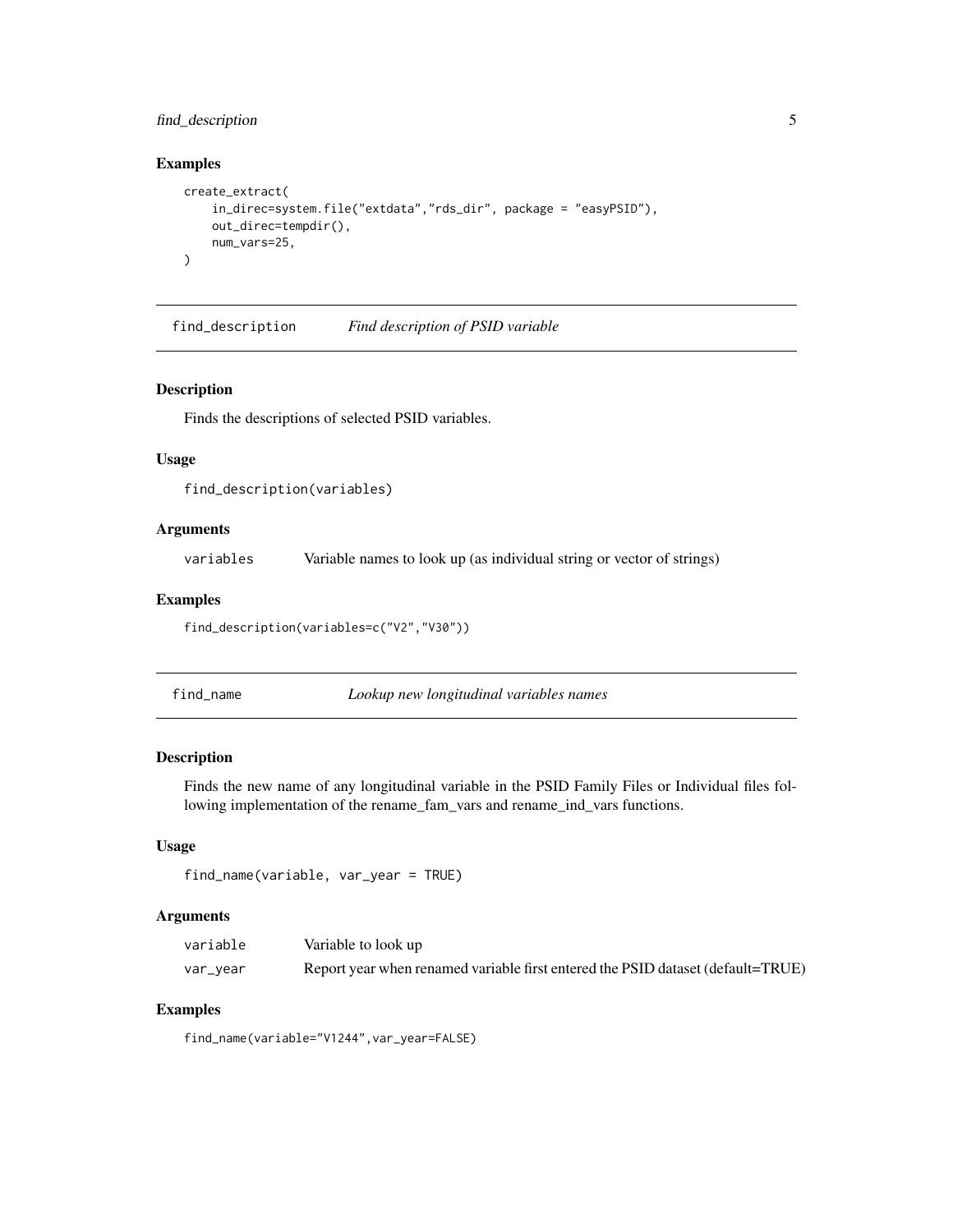<span id="page-5-0"></span>

#### Description

Finds the years and corresponding variable names for any longitudinal PSID variable in the PSID Family Files and Individual file.

#### Usage

find\_years(variable, var\_names = TRUE)

#### Arguments

| variable  | Variable name to look up                                                |
|-----------|-------------------------------------------------------------------------|
| var names | Report names for longitudinal PSID variable across years (default=TRUE) |

#### Examples

find\_years(variable="V3",var\_names=FALSE)

rename\_fam\_vars *Rename longitudinal Family File variables*

#### Description

Renames all longitudinal variables in every PSID Family File of a given directory, such that variables are labeled with the variable name used when the variable was first made available in the PSID. For example, the "Release Number" variable was first recorded in the PSID dataset in 1968 as variable "V1" but its name in the 1969 family file is "V441". This program changes the "Release Number" variable name to "V1" in 1968 and all subsequent waves.

#### Usage

rename\_fam\_vars(in\_direc, out\_direc)

#### Arguments

| in direc  | Directory of PSID rds files to rename                                              |
|-----------|------------------------------------------------------------------------------------|
| out direc | Directory for renamed PSID .rds files to be saves to. Warning: If no directory     |
|           | specified, this function will overwrite the Family Files in the current directory. |

#### Examples

```
rename_fam_vars(
    in_direc=system.file("extdata","rds_dir", package = "easyPSID"),
    out_direc=tempdir()
\mathcal{L}
```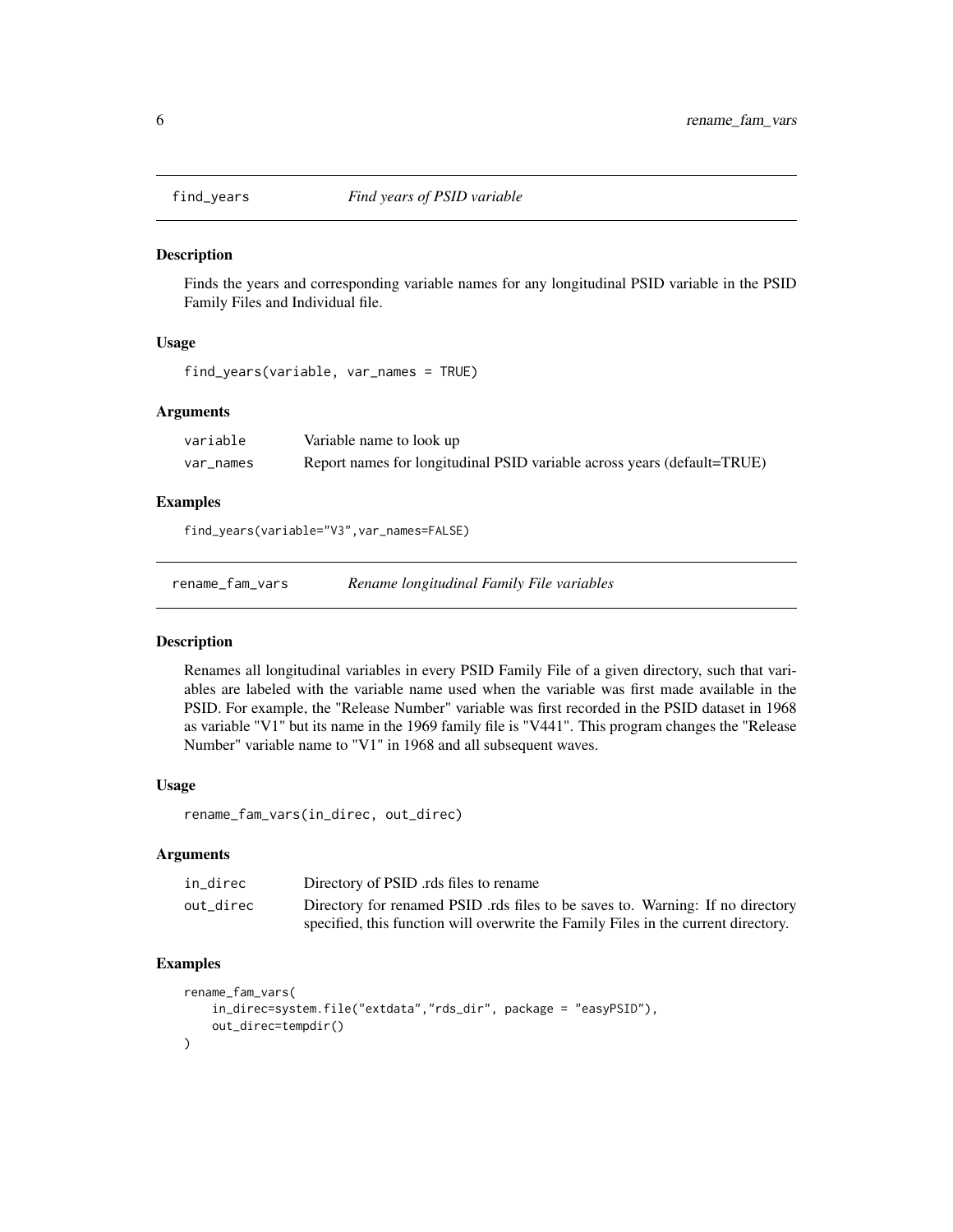<span id="page-6-0"></span>rename\_ind\_vars *Renames longitudinal Cross-year Individual variables and saves in long format*

#### Description

Renames all repeated variables in the Cross-year Individual file so that matching variables across waves have the same name, and transforms the resulting dataset into long format. The longitudinal file does not include rows for respondents who were missing in a given wave, and cross-sectional variables are marked as NA during waves when they were not asked. In addition, the resulting file adds two variables for ease of use: "Year" and "fam\_id\_68".

This function may require up to 8gb of RAM, and will likely throw "cannot allocate memory" errors to users with less RAM on their computer. Users with memory issues should implement the "only\_long\_vars" or "cust\_vars" options.

#### Usage

```
rename_ind_vars(in_direc, out_direc, only_long_vars = F,
  cust_vars = NULL)
```
#### Arguments

| in_direc  | Directory of PSID Cross-year Individual file .rds file                                                                      |
|-----------|-----------------------------------------------------------------------------------------------------------------------------|
| out_direc | Directory for renamed and transformed PSID Cross-year Individual file to be<br>saved to                                     |
|           | only_long_vars Keep only longitudinal variables in dataset                                                                  |
| cust_vars | Custom variables to keep in dataset (as character vector). Output will always<br>include "ER30001", "fam id 68", and "Year" |

#### Examples

```
rename_ind_vars(
   only_long_vars=TRUE,
   in_direc=system.file("extdata","rds_dir", package = "easyPSID"),
   out_direc=tempdir()
\mathcal{L}
```
unzip\_all\_files *Unzip all PSID files*

#### Description

Unzips all .zip\_files files in the specified directory.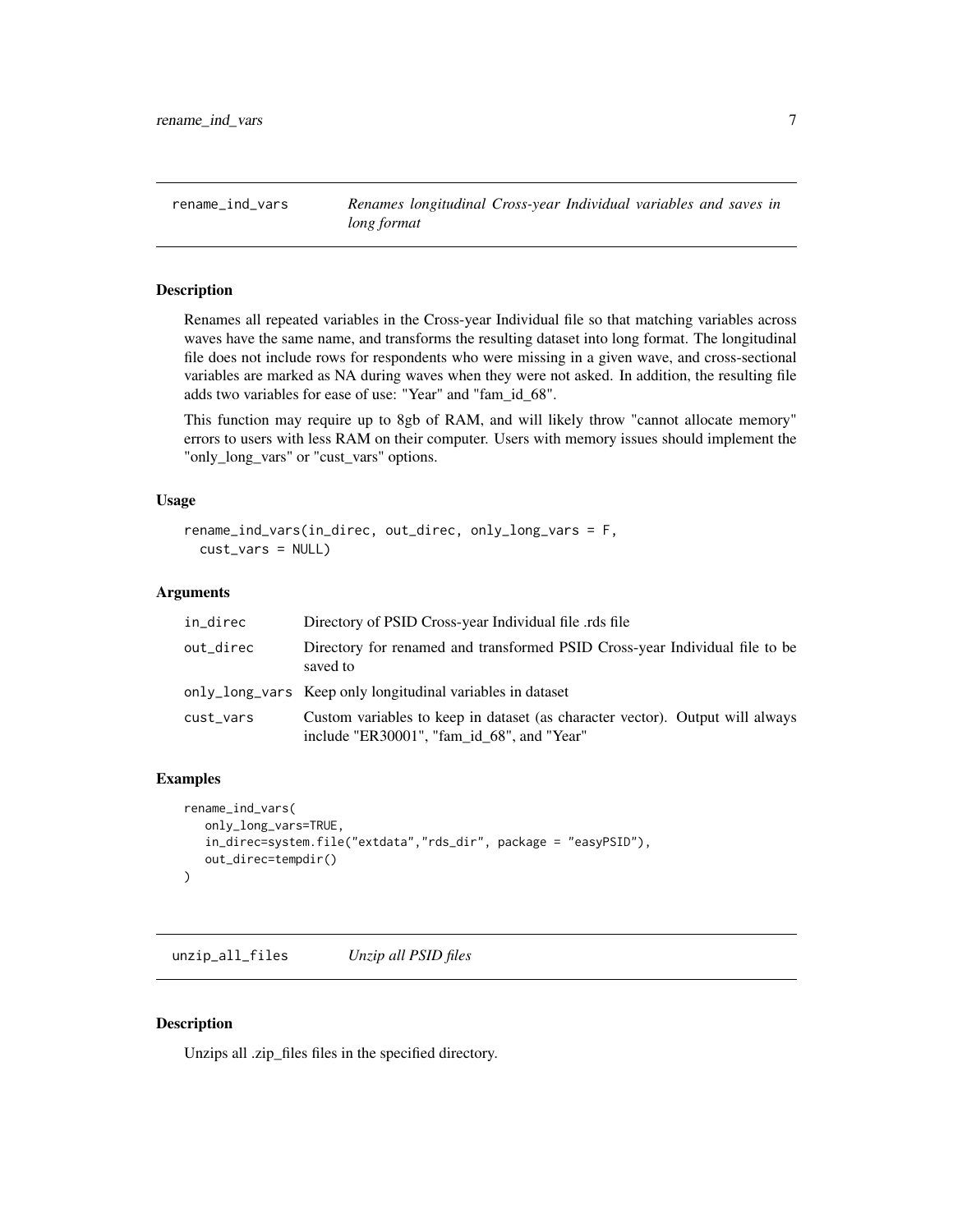#### Usage

```
unzip_all_files(in_direc, out_direc)
```
#### Arguments

| in_direc  | Directory of .zip files to be unzipped         |
|-----------|------------------------------------------------|
| out_direc | Directory for unzipped PSID files to be placed |

#### Examples

```
unzip_all_files(
    in_direc=system.file("extdata", "zip_dir", package = "easyPSID"),
    out_direc=tempdir()
\mathcal{L}
```